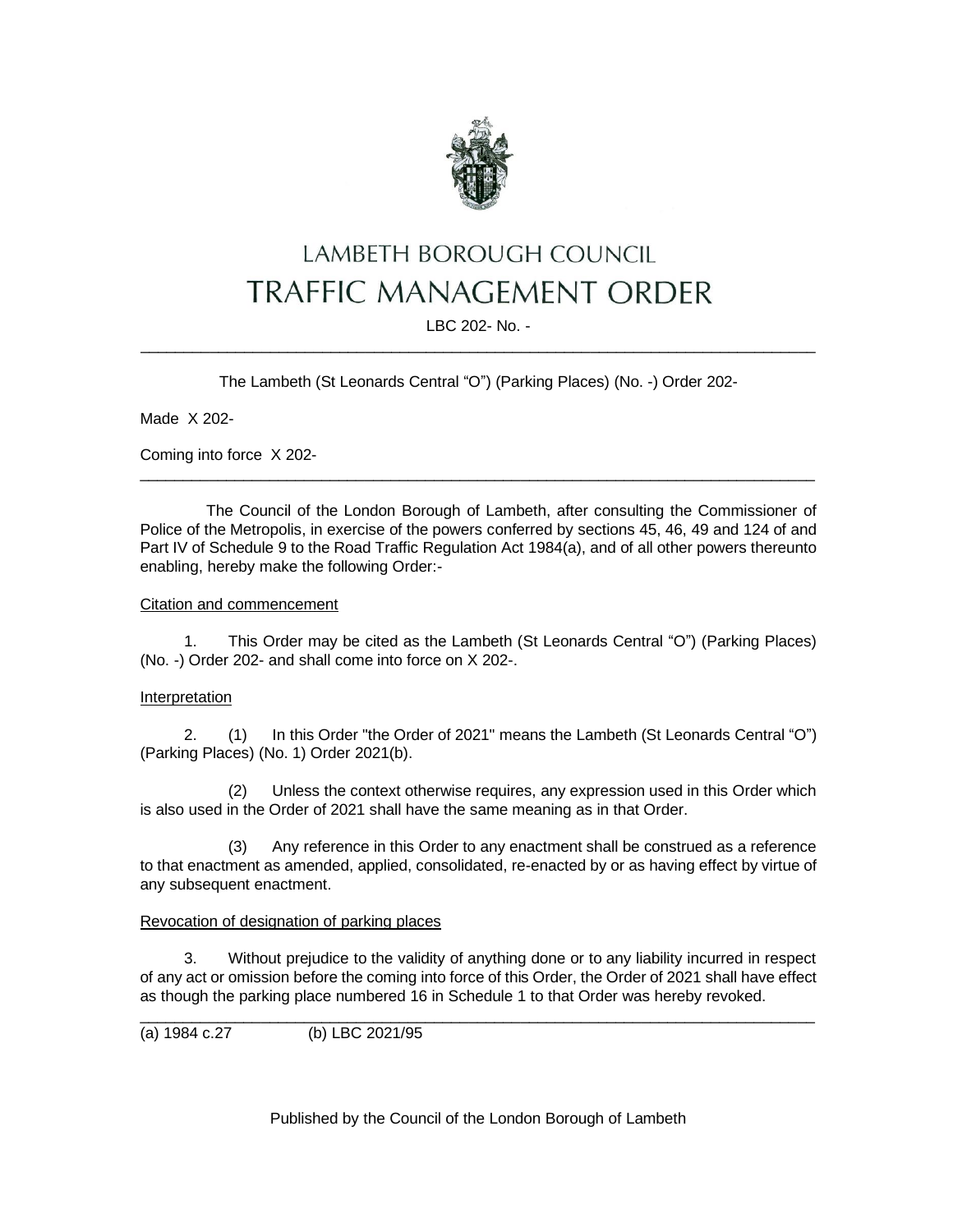#### Designation of parking places and application of the Order of 2021 thereto

4. (1) Each area on a highway comprising the length of carriageway of a street specified in column 2 of Schedule 1 or 2 to this Order and bounded on one side of that length by the edge of the carriageway and on the other sides by a white line marking is designated as a parking place.

(2) The reference in this Article to a white line marking shall be construed as a reference to the white line marking (either broken or continuous) provided for in Schedule 7 to the Traffic Signs Regulations and General Directions 2016(a) or, if applicable, authorised by the Secretary of State by virtue of section 64 of the Road Traffic Regulation Act 1984.

(3) The provisions of the Order of 2021 (other than Articles 3 and 16) shall apply to the areas designated as parking places by this Order as if in those provisions any reference to a parking place included a reference to the areas designated as parking places by this Order and as if any reference to Schedule 1 to the Order of 2021 included a reference to Schedule 1 to this Order.

### Placing of traffic signs, etc.

- 5. The Council shall:-
	- (a) place and maintain traffic signs indicating the limits of each parking place referred to in Schedule 1 or 2 to this Order;
	- (b) place and maintain in or in the vicinity of the parking place referred to in Schedule 1 and 2 to this Order traffic signs indicating that such parking places may be used during the permitted hours for the leaving only of the vehicles specified in Article 4(2) and 4(4) respectively of the Order of 2021;
	- (c) carry out such other works as is reasonably required for the purposes of the satisfactory operation of the parking place.

## Amendments to the Order of 2021

6. Without prejudice to the validity of anything done or to any liability incurred in respect of any act or omission before the coming into force of this Order, the Order of 2021 shall have effect as though:

(a) in Article 2(1) to that Order, in the meanings assigned to the expressions "electronic car club permit", "hard copy car club permit" and "validate", for the text "Schedule 1, 2 or 5" there were substituted the text "Schedule 1, 2, 5 or \*";

(b) in Article 3(1)(a) of that Order, for the text "Schedule 1, 2 or 5" there were substituted the text "Schedule 1, 2, 5 or \*";

(c) in Article 3(1)(b) of that Order, for the text "Schedule 1, 2 or 5" there were substituted the text "Schedule 1, 2, 5 or \*";

(a) S.I. 2016/362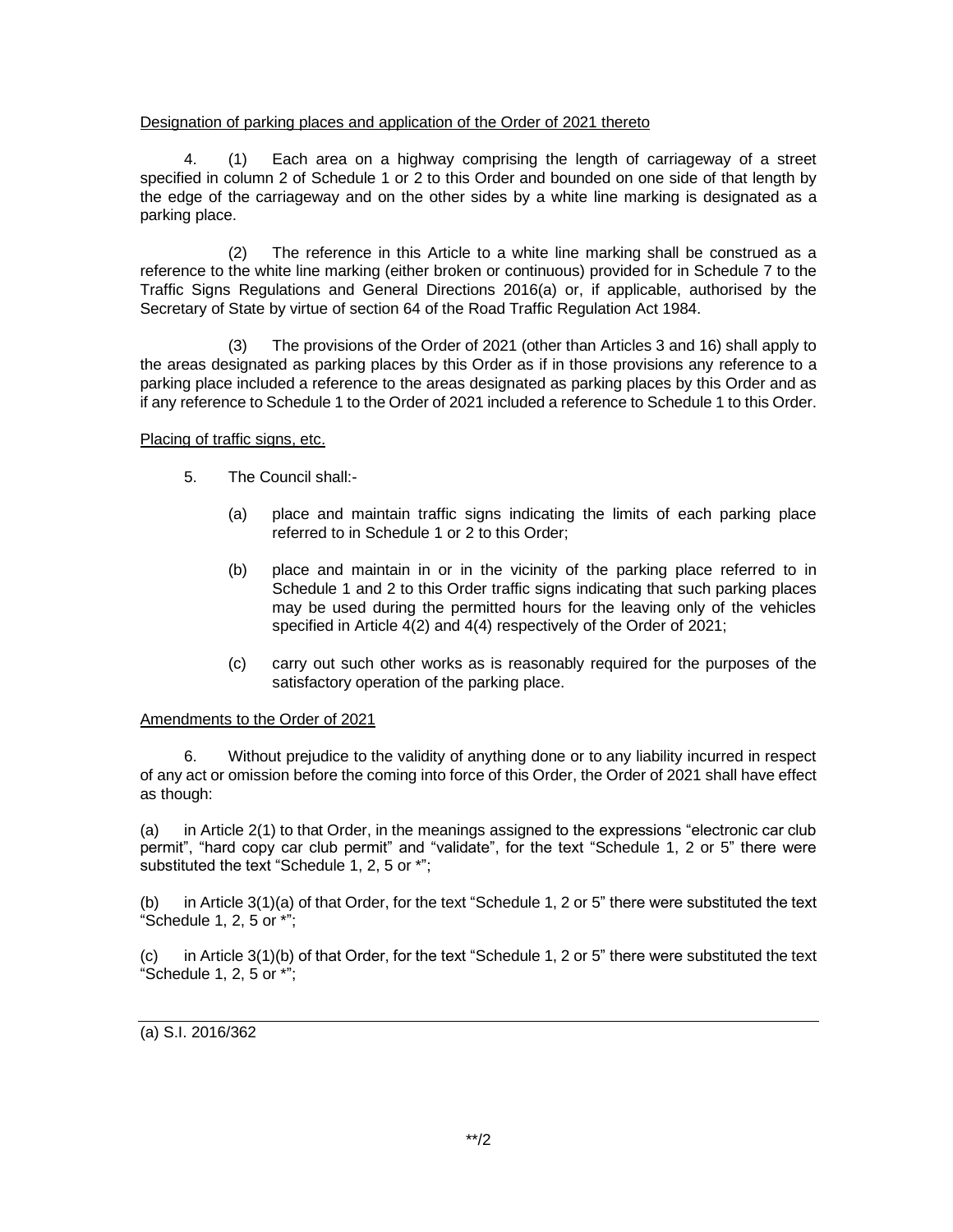(d) for Article 4(4) of that Order, there were substituted the following:

" $(4)$  Each electric vehicle charge point parking place referred to in Schedules 5 and  $*$  may be used for the leaving during the permitted hours of such vehicles as are connected and charging via a charging lead to a charging post relating to that electric vehicle charging point parking place.

(e) in Article 12(1)(a) of that Order, for the text "Schedule 1, 2 or 5" there were substituted the text "Schedule 1, 2, 5 or \*";

(f) for paragraph (b) of Article 16 of that Order, there were substituted the following:

"(b) place and maintain in or in the vicinity of each parking place referred to in Schedule 1, 2, 5 or \* traffic signs indicating that such parking place may be used during the permitted hours for the leaving of the vehicles specified in Article 4(2), 4(3) and 4(4) respectively;

(g) in Article 16(c) of that Order, for the text "Schedule 1, 2 or 5" there were substituted the text "Schedule 1, 2, 5 or \*";

(h) in Article 20(2) of that Order, for the text "Schedule 1, 2 or 5" there were substituted the text "Schedule 1, 2, 5 or \*";

(i) in Article 23(b) of that Order, for the text "Schedule 5" there were substituted the text "Schedule 5 or \*";

(j) in Article 24(3) of that Order, for the text "Schedule 1, 2 or 5" there were substituted the text "Schedule 1, 2, 5 or \*";

(j) in Article 25(3)(a) of that Order, for the text "Schedule 2" there were substituted the text "Schedule 2 or \*";

(j) in Article 25(3)(b)(i) of that Order, for the text "Schedule 2" there were substituted the text "Schedule 2 or \*";

(k) in Article 26(3) of that Order, for the text "Schedule 1, 2 or 5" there were substituted the text "Schedule 1, 2, 5 or \*";

(l) in Article 27(3) of that Order, for the text "Schedule 1, 2 or 5" there were substituted the text "Schedule 1, 2, 5 or \*";

(l) in Article 29(3)(a) of that Order, for the text "Schedule 1, 2 or 5" there were substituted the text "Schedule 1, 2, 5 or \*";

(m) in Article 30(4) of that Order, for the text "Schedule 1, 2 or 5" there were substituted the text "Schedule 1, 2, 5 or \*"; and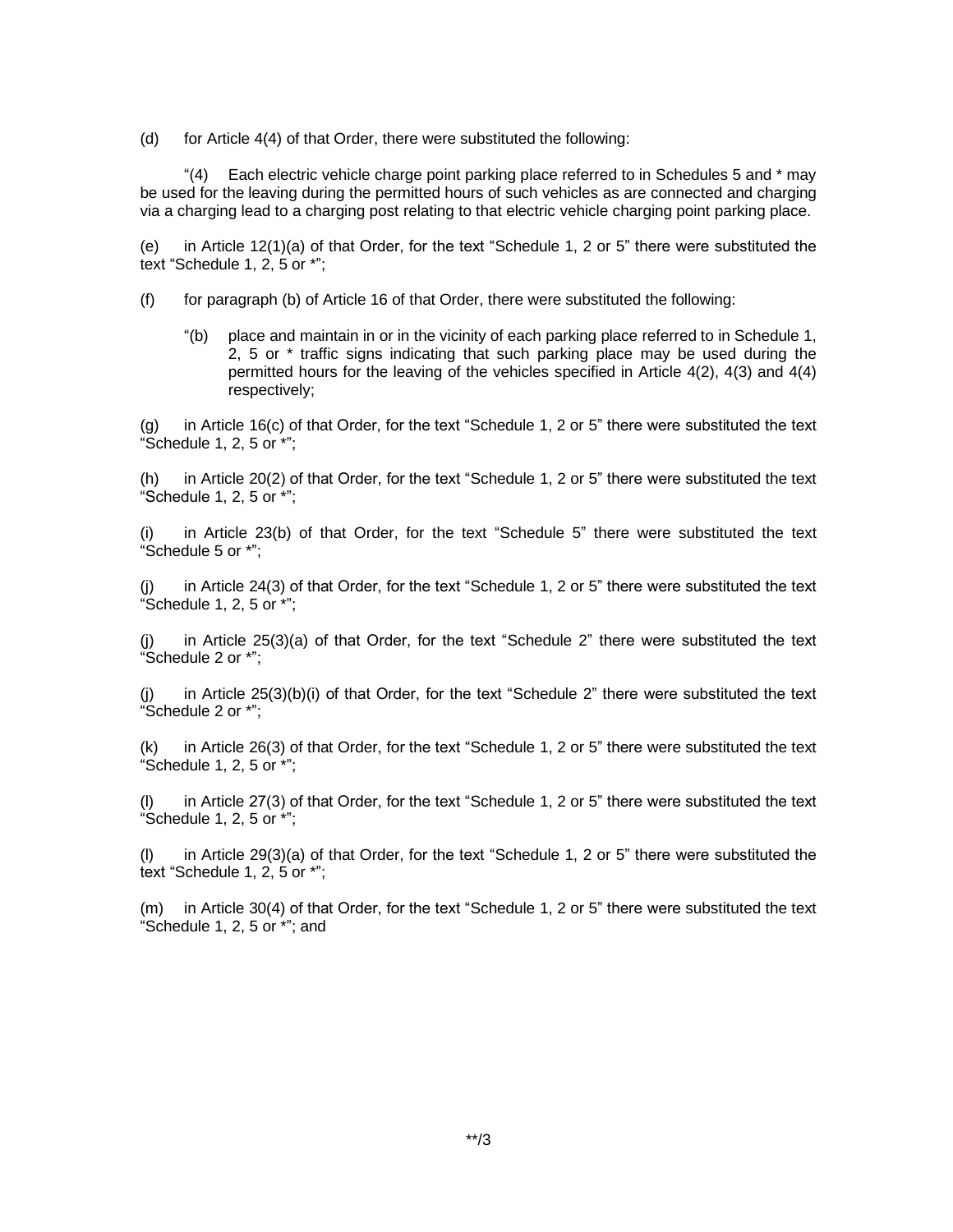(n) there were added as Schedule  $*$  to that Order, the Schedule numbered  $*$  and set out in Schedule 2 to this Order.

Dated this XX day of XX 202\*.

Ben Stevens Highway Network Manager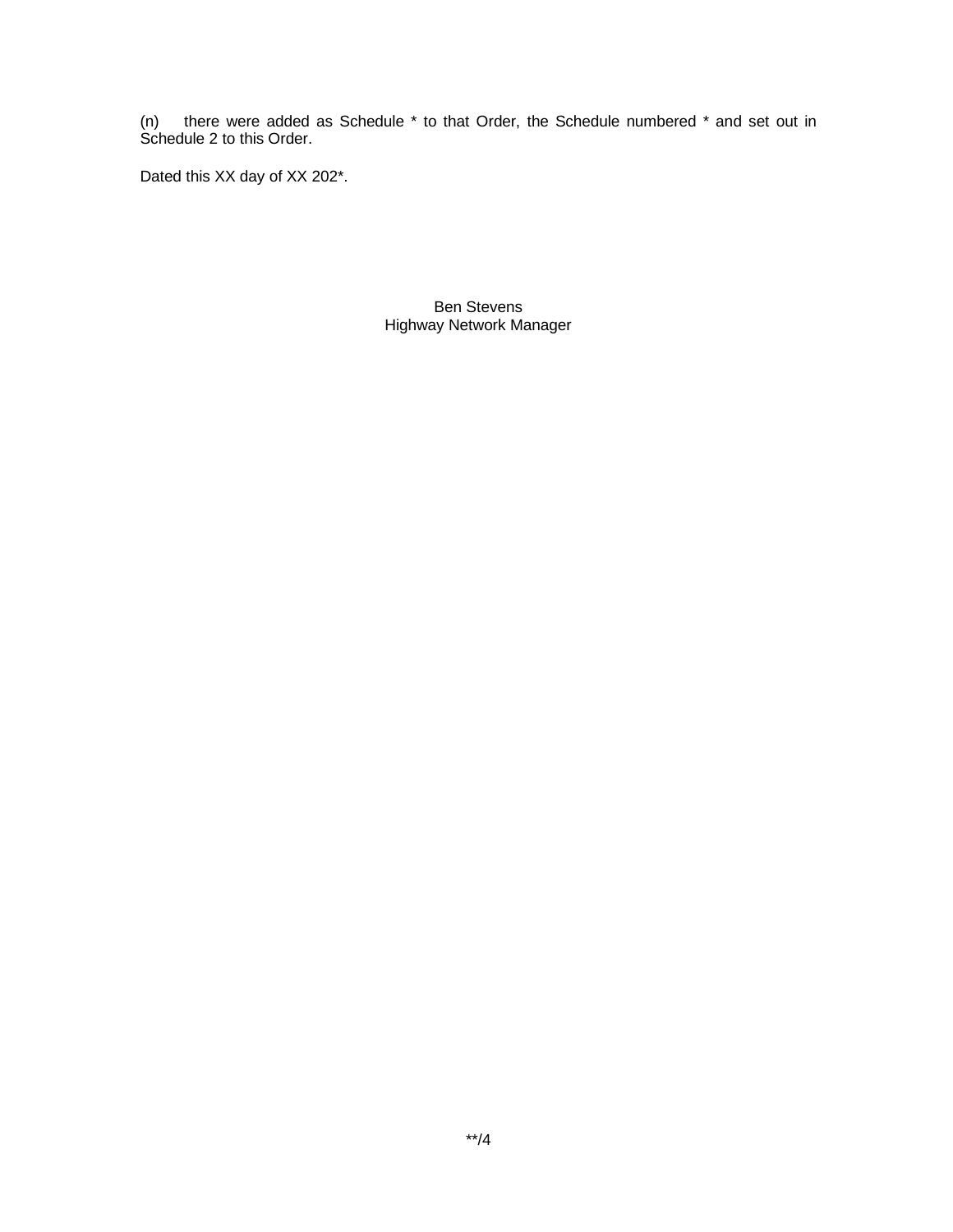#### SCHEDULE 1 (see Article 4)

IN RELATION TO A PARKING PLACE REFERRED TO IN THIS SCHEDULE THE EXPRESSION "PERMITTED HOURS" MEANS THE PERIOD BETWEEN 8.30 A.M. AND 6.30 P.M. ON MONDAYS TO FRIDAYS INCLUSIVE, ANY SUCH DAY NOT BEING CHRISTMAS DAY, GOOD FRIDAY OR A BANK HOLIDAY.

PARKING PLACES IN WHICH A VEHICLE MAY BE LEFT DURING THE PERMITTED HOURS PROVIDED THE PARKING CHARGE HAS BEEN PAID USING THE TELEPHONE PAYMENT SYSTEM (AND THE VEHICLE IS LEFT FOR A MAXIMUM DURATION OF FOUR HOURS) OR THE VEHICLE DISPLAYS EITHER A VALID RESIDENTS' PERMIT, OR A VALID CAR CLUB PERMIT, OR A VALID TEACHER'S PERMIT, OR A VALID HEALTH CARE PERMIT, OR A VALID TRADE PERMIT OR A VALID VISITOR'S PERMIT, ISSUED IN RESPECT OF THAT VEHICLE.

| No. of<br>parking<br>place | Designated parking place                                                                                                                                                                                                                   | Minimum<br>number of<br>parking<br>spaces | Special<br>manner of<br>standing |
|----------------------------|--------------------------------------------------------------------------------------------------------------------------------------------------------------------------------------------------------------------------------------------|-------------------------------------------|----------------------------------|
|                            | 2                                                                                                                                                                                                                                          | 3                                         | 4                                |
| $\star$                    | <b>BABINGTON ROAD, the south-east side</b><br>From a point 5.6 metres north-east of the common<br>boundary of Nos. 61 and 63 Babington Road to a point<br>17 metres north-east of the common boundary of Nos.<br>67 and 69 Babington Road. | 4                                         |                                  |
| $\star$                    | From a point 11 metres north-east of the common 2<br>boundary of Nos. 67 and 69 Babington Road to a point 1<br>metre north-east of that common boundary.                                                                                   |                                           |                                  |